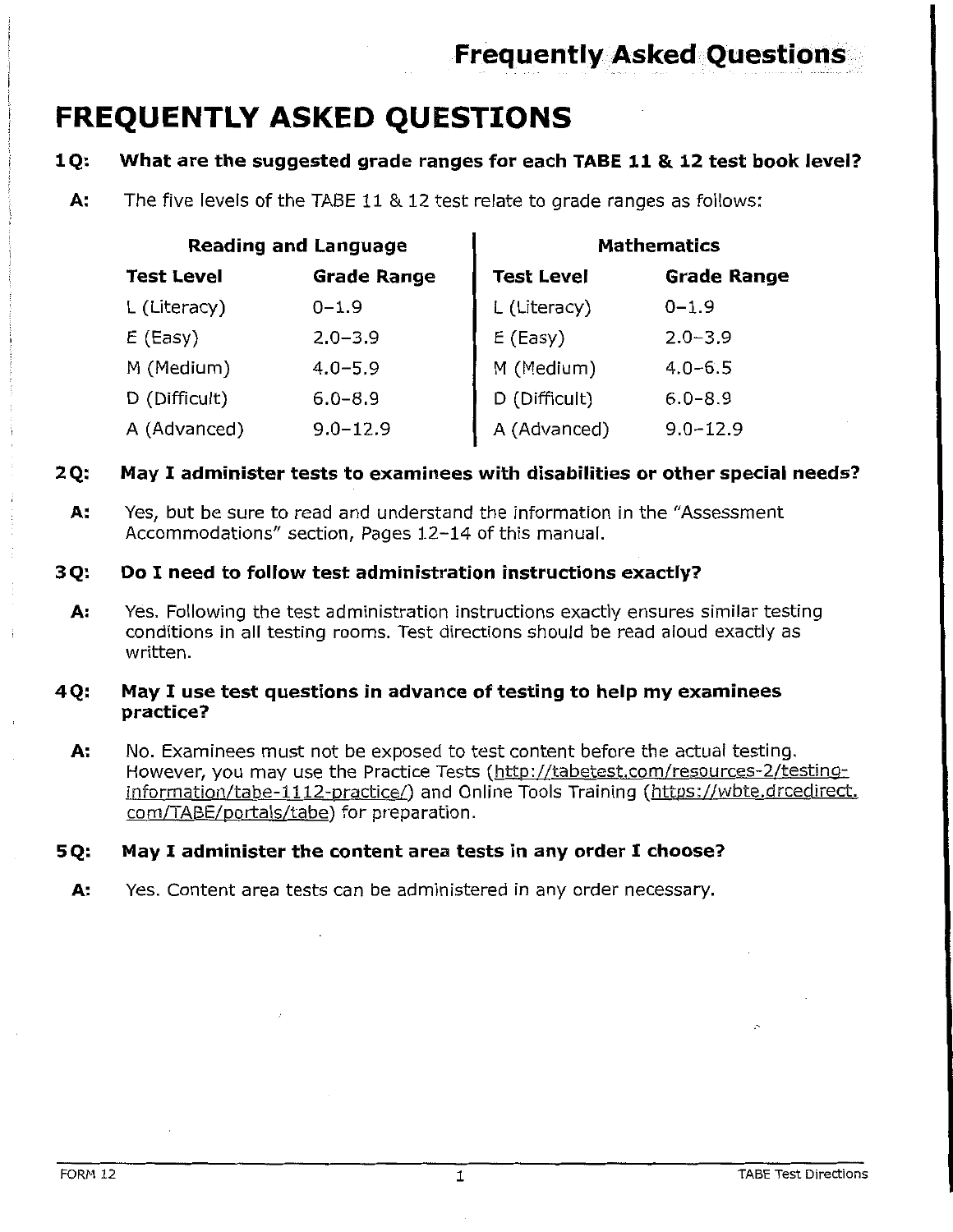# **Before Testing**

# **BEFORE TESTING**

# **Step 1: Check the Test Materials**

Check to be sure you have received the materials listed below. If any materials are missing, notify your Test Coordinator.

### PROVIDED FOR THE EXAMINER

- $\Box$  Test Directions
- □ TABE test book

### PROVIDED FOR EACH EXAMINEE

- $\Box$  TABE test book
- $\Box$  Answer document (for Locator Test, Levels E, M, D, and A)

### ADDITIONAL MATERIALS NEEDED FOR EACH EXAMINEE

- $\Box$  two No. 2 pencils with erasers
- $\Box$  extra eraser
- $\Box$  scratch paper for solving mathematics problems
- $\Box$  standard ruler, for Mathematics, Level E only
- $\Box$  protractor for Mathematics, Level M only
- $\Box$  basic 4-function calculator for Mathematics--Part 2 Level M only
- $\Box$  scientific calculator for Mathematics--Part 2 Levels D and A only

In addition, be sure to have a watch or clock available.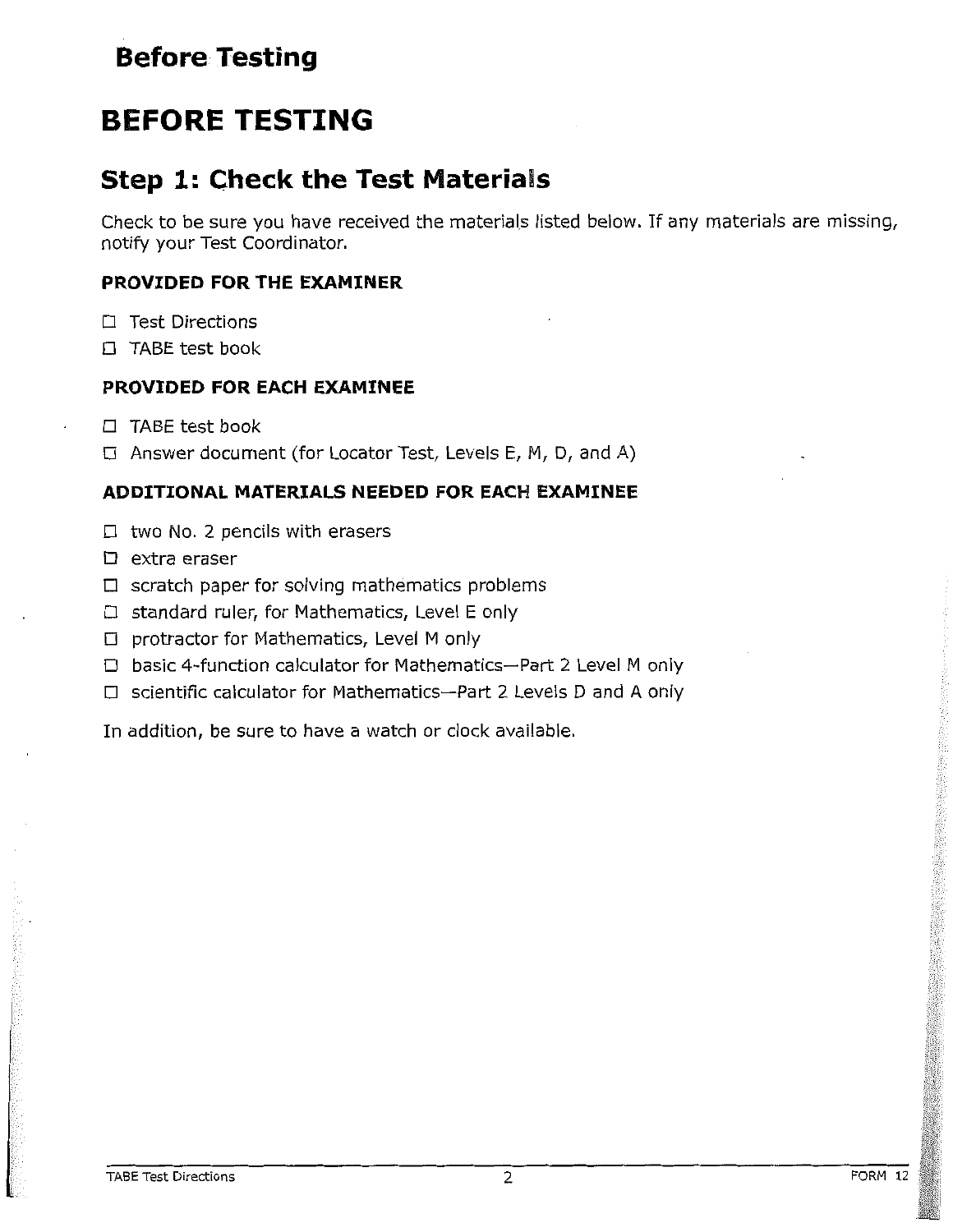# **Before Testing**

# **Step 2: Plan the Testing Schedule**

- $\Box$  Review the tests and test directions in advance.
- $\Box$  Plan test administration for examinees requiring accommodations.
- □ Allow sufficient time to fill in the examinee-identifying information on all answer documents or test books.
- $\Box$  Administer the tests, if possible, during the middle of the week.
- $\Box$  Allow sufficient time to complete a content area in a single testing session.
- □ Schedule breaks when total testing time will exceed 60 minutes. Be sensitive to examinees' fatigue levels and attention spans and be prepared to alter your schedule as necessary.
- $\Box$  If the entire group of examinees completes a timed section early, stop timing that section.
- $\Box$  Allow time for make-up sessions for examinees who miss a test session.

## **Working with Proctors**

Review your plans with proctors prior to testing.

Proctors can help you

- $\Box$  arrange the testing room.
- $\square$  distribute test materials.
- $\Box$  fill in examinee-identifying information on answer documents or test books.
- $\Box$  make sure examinees are working in the correct place in their answer documents or test books and are marking answers correctly.
- $\Box$  prevent talking or sharing of answers among examinees.
- $\Box$  collect materials at the end of the testing session.

## **Testing Times**

TABE 11 & 12 operational testing time was determined based on empirical data from the field-test study. The testing time was designed with maximum allowable time to allow adult learners to complete the test. Accurate timing of the TABE tests ensures reliable test results. While TABE is not a speed test, most examinees will finish faster than the maximum allowable time and some may not complete all of the test items in a subtest. The testing times are generous and give examinees ample opportunity to demonstrate the range of their skills in a subtest and finish the test. TABE 11 & 12 was designed to provide flexibility in scheduling to fit the various needs of programs serving adults.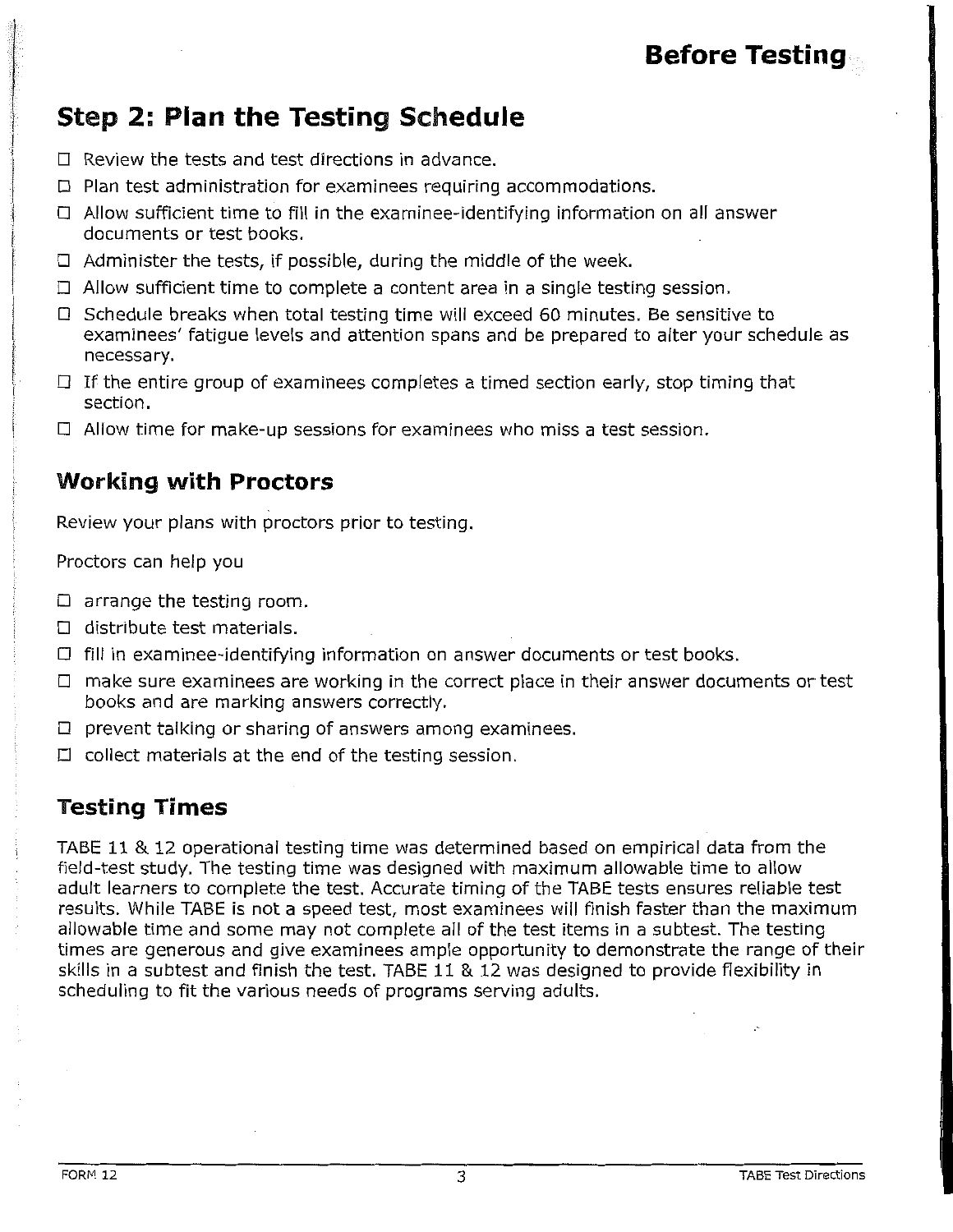# **Step 3: Organizing the Testing Area**

**Before Testing** 

- $\Box$  Plan for the distribution and collection of materials.
- $\Box$  Plan seating arrangements. Allow enough space between examinees to prevent sharing of answers.
- $\Box$  Eliminate distractions such as bells or telephones.
- $\Box$  Place a DO NOT DISTURB sign on the door of the testing room.
- $\Box$  Indicate starting and stopping times for each timed section on the board or on a large sheet of paper.
- $\Box$  Plan for accommodations to be provided as specified for individual examinees. Avoid calling attention to examinees who require accommodations.

## **Step 4: Prepare the Examinees**

- $\square$  Help examinees approach the testing in a relaxed, positive way.
- $\Box$  Explain that the purpose of taking an achievement test is to find out which skills have been learned and which skills need further development.
- $\Box$  Point out to examinees that some items may be more difficult than others and that some material may be new; examinees are not expected to know all the answers.
- $\Box$  Reassure examinees that they will be given ample time to do their best.
- $\Box$  Emphasize that the test requires no special preparation.

# **Step 5: Plan to Use Standardized Testing Procedures**

To ensure that test results are valid, reliable, and equitable, standardized tests are to be administered using standardized testing procedures. These procedures indicate the exact directions, time limits, and scoring criteria to be used with the tests. It is very important that these standardized testing procedures be followed and that any deviations from standard testing conditions be documented so that scores may be interpreted appropriately.

### **Assessment Accommodations**

When examinees have documented education plans indicating that they may participate in educational testing only under nonstandard conditions (e.g., extra testing time), appropriate accommodations should be made and documented according to the directions on Page 12.

## **Coaching**

Be sure examinees understand the directions and know how to mark answers. Assist them with test-taking mechanics, but be careful not to inadvertently give hints or clues that may indicate an answer or help eliminate answer choices.